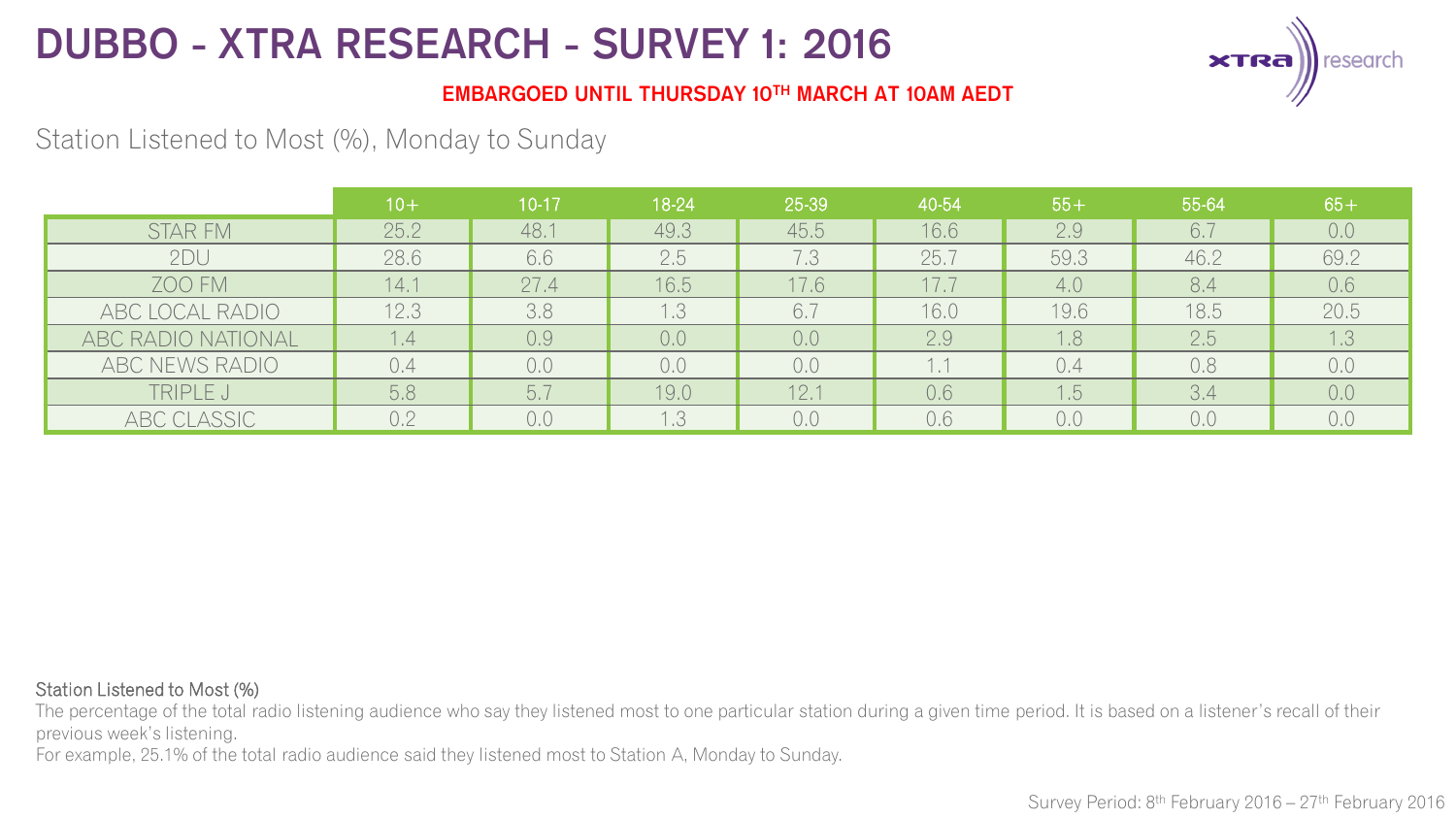

### EMBARGOED UNTIL THURSDAY 10TH MARCH AT 10AM AEDT

## Session Listened to Most (%)

|                    | <b>Breakfast</b> | Morning | Afternoon | Drive | Evening | Weekend<br>Mon-Fri 5.30am-9.00am Mon-Fri 9.00am-12.00pm Mon-Fri 12.00pm-4.00pm Mon-Fri 4.00pm-7.00pm Mon-Fri 7.00pm-12.00mn Sat-Sun 5.30am-12.00mn |
|--------------------|------------------|---------|-----------|-------|---------|----------------------------------------------------------------------------------------------------------------------------------------------------|
| <b>STAR FM</b>     | 25.1             | 19.5    | 28.2      | 31.7  |         | 22.1                                                                                                                                               |
| 2DU                | 30,0             | 35,3    | 22.5      | 16.0  | 35.9    | 24.0                                                                                                                                               |
| ZOO FM             | 12.9             | 12.4    | 16.6      | 19.6  | 7.8     | 15.8                                                                                                                                               |
| ABC LOCAL RADIO    | 12.9             | 13.1    | 11.3      | 10.7  | 21.9    | 16.4                                                                                                                                               |
| ABC RADIO NATIONAL | 1.2              | 1.8     | 1.5       | 2.6   | 2,3     | 1.9                                                                                                                                                |
| ABC NEWS RADIO     |                  |         |           | 0,0   |         | 0.4                                                                                                                                                |
| TRIPLE J           | 5.2              |         | 6.6       | 9.2   | 5.5     | 5.8                                                                                                                                                |
| ABC CLASSIC        |                  | 02      | 02        | 0.3   | 2,3     | 0.2                                                                                                                                                |

#### Session Listened to Most (%)

The percentage of the total radio listening audience who say they listened most to one particular station during a given time period. It is based on a listener's recall of their previous week's listening.

For example, 25.1% of the total radio audience said they listened most to Station A, 5.30am-9.00am Monday to Friday.

Survey Period: 8<sup>th</sup> February 2016 – 27<sup>th</sup> February 2016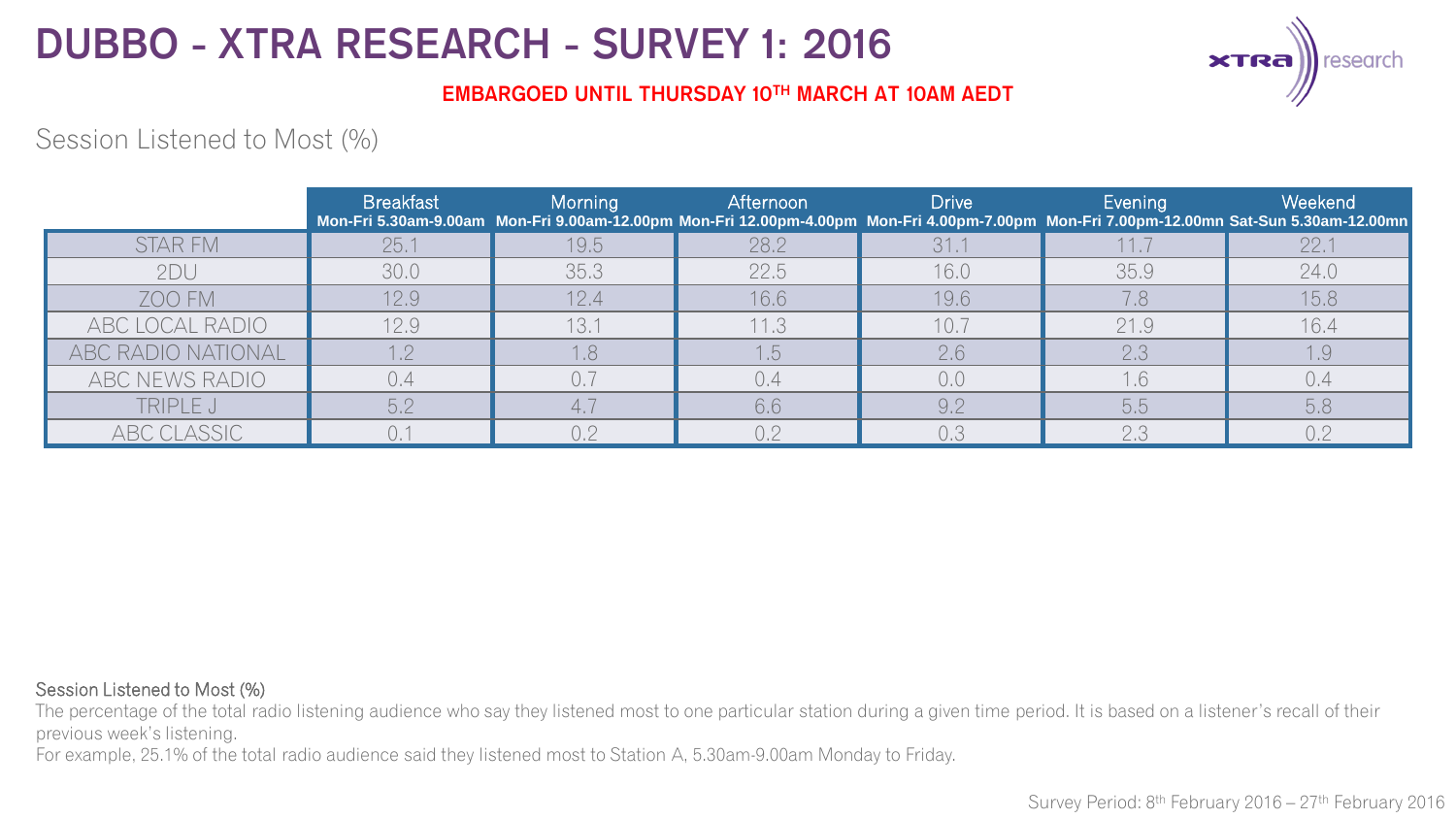

### EMBARGOED UNTIL THURSDAY 10TH MARCH AT 10AM AEDT

## Cumulative Audience (00's) by Demographic, Mon-Sun 5.30am-12midnight

|                    | $10 +$ | $10 - 17$ | 18-24 | 25-39 | 40-54  | $55+$ | 55-64 | $65+$ |
|--------------------|--------|-----------|-------|-------|--------|-------|-------|-------|
| <b>STAR FM</b>     | 218    | 51        | 41    | 69    | 44     | 12    |       |       |
| 2DU                | 225    |           |       | 15    | 4      | 151   | 54    | 97    |
| ZOO FM             | 171    | 35        | 19    | 51    | $^{4}$ | 19    | 15    |       |
| ABC LOCAL RADIO    | 124    |           |       | 16    | 33     | 69    | 26    |       |
| ABC RADIO NATIONAL | 20     |           |       |       |        | 10    |       |       |
| ABC NEWS RADIO     |        |           |       |       |        |       |       |       |
| TRIPLE J           | 48     |           | 16    | 18    |        |       |       |       |
| ABC CLASSIC        |        |           |       |       |        |       |       |       |

#### Cumulative Audience (00's)

The total number of different people who listen to a station for at least 8 minutes during any time period, based on a listener's recall of their previous week's listening. For example, Station A has 25,000 unique listeners between 5.30am-12.00mn Monday to Sunday.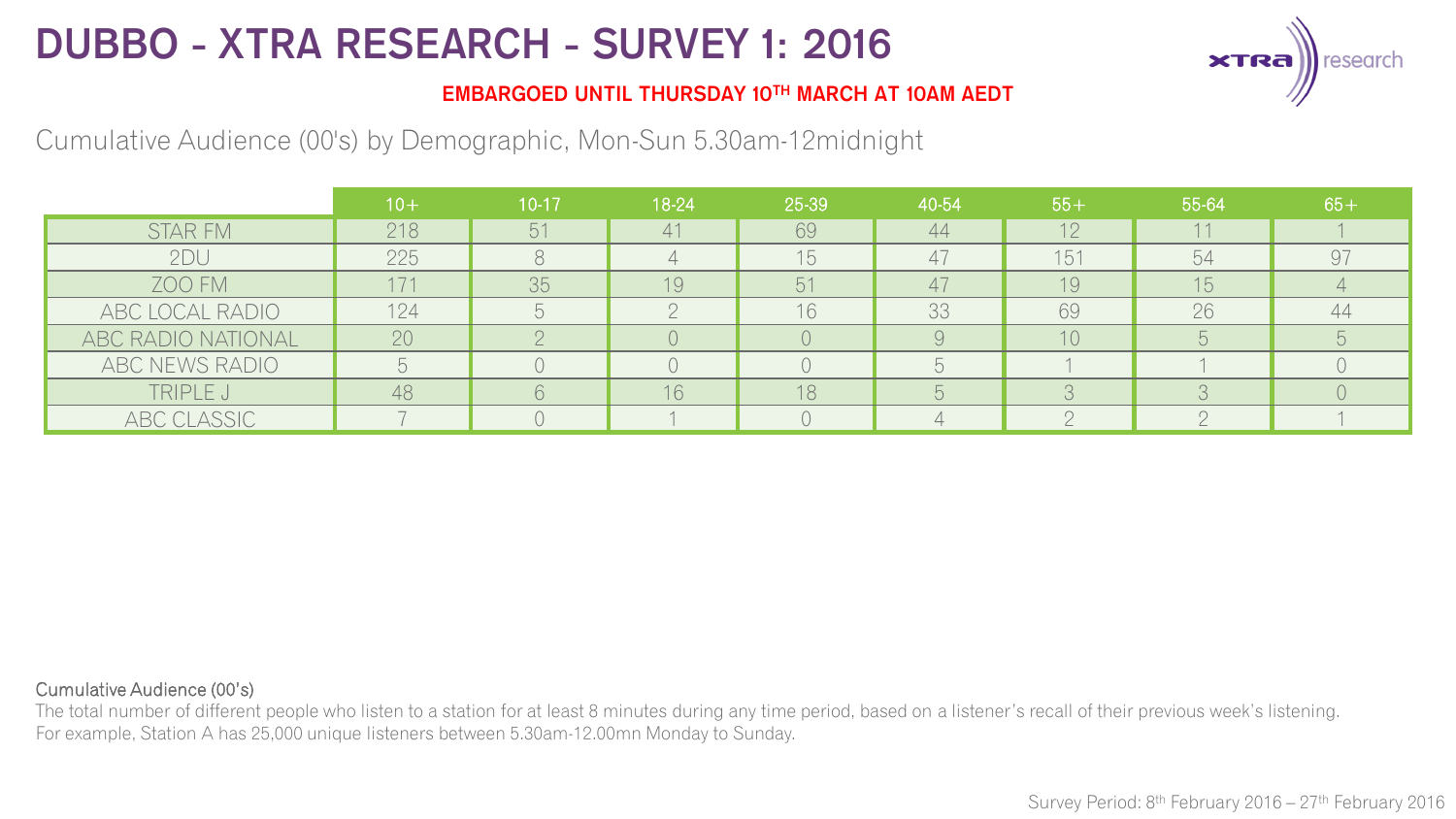

### EMBARGOED UNTIL THURSDAY 10TH MARCH AT 10AM AEDT

## Cumulative Audience (00's) by Session, P10+ [Potential: 624]

|                    | <b>Breakfast</b> | Morning | Afternoon | <b>Drive</b> | Evening | Weekend<br>Mon-Fri 5.30am-9.00am Mon-Fri 9.00am-12.00pm Mon-Fri 12.00pm-4.00pm Mon-Fri 4.00pm-7.00pm Mon-Fri 7.00pm-12.00mn Sat-Sun 5.30am-12.00mn |
|--------------------|------------------|---------|-----------|--------------|---------|----------------------------------------------------------------------------------------------------------------------------------------------------|
| <b>STAR FM</b>     | 168              |         | 125       | 122          |         |                                                                                                                                                    |
| 2DU                | 188              | 137     | 95        | 56           |         | 118                                                                                                                                                |
| ZOO FM             | 115              | 68      | 88        | 84           |         | 96                                                                                                                                                 |
| ABC LOCAL RADIO    | 88               | 55      | 50        |              | 25      | 84                                                                                                                                                 |
| ABC RADIO NATIONAL |                  |         |           |              |         |                                                                                                                                                    |
| ABC NEWS RADIO     |                  |         |           |              |         |                                                                                                                                                    |
| TRIPLE J           | つつ               | nn      | 28        | 32           |         | マウ                                                                                                                                                 |
| ABC CLASSIC        |                  |         |           |              |         |                                                                                                                                                    |

#### Cumulative Audience (00's)

The total number of different people who listen to a station for at least 8 minutes during any time period, based on a listener's recall of their previous week's listening. For example, Station A has 25,000 unique listeners between 5.30am-12.00mn Monday to Sunday.